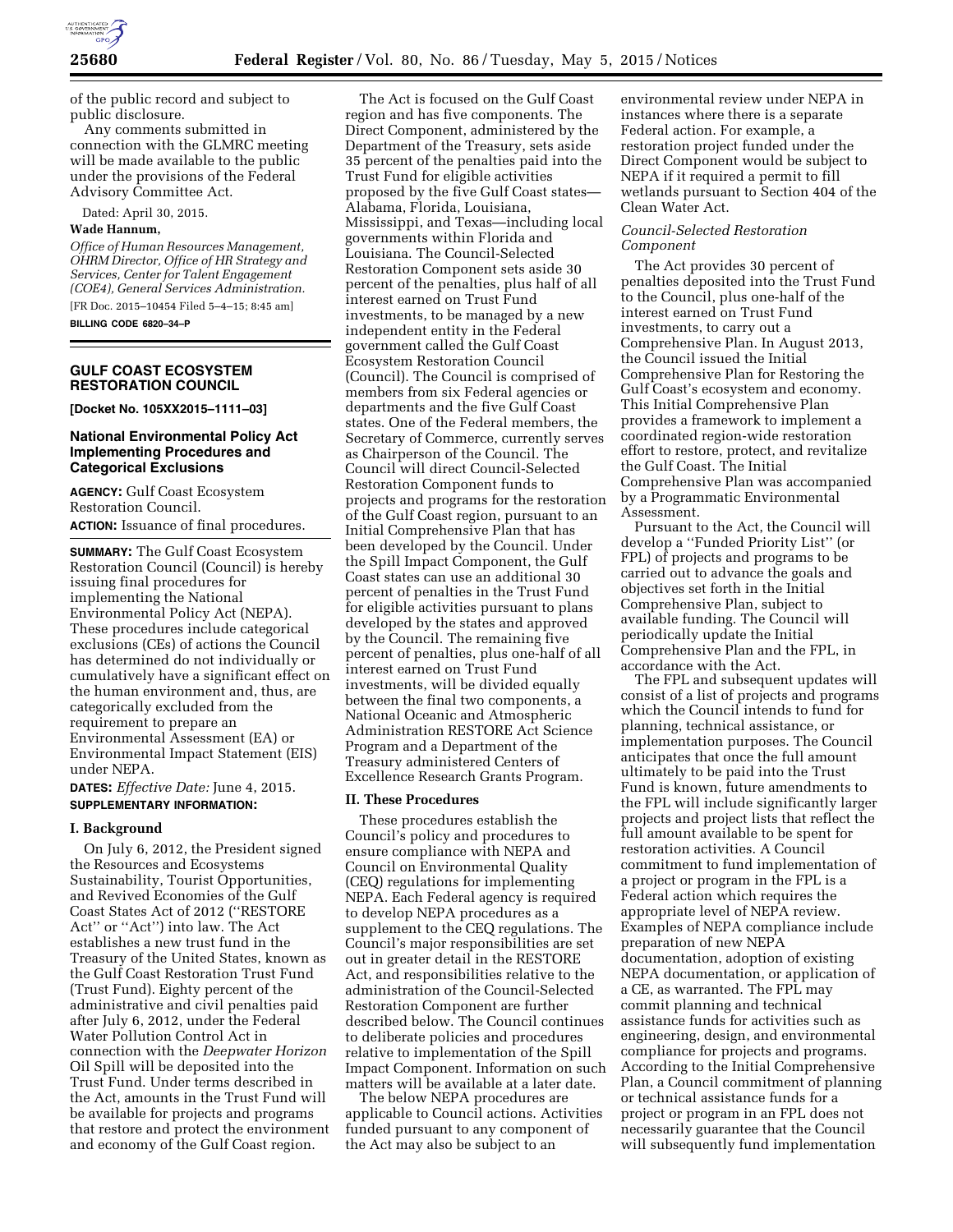of the project or program. Should the Council subsequently decide to fund implementation of the particular project or program, it will ensure the appropriate level of NEPA compliance prior to making its decision.

In developing and updating the FPL, the Council will seek to ensure that the projects and programs contained therein reflect a comprehensive approach for Gulf restoration, consistent with the Act and the Initial Comprehensive Plan. To that end, the Council will build upon existing restoration plans and strategies, engage the public, ensure the FPL is based on sound science, and assess the cumulative environmental impacts of projects and programs contained in the FPL, as appropriate.

There has been extensive Gulf coast restoration planning conducted at Federal, state, and local levels. This includes the Gulf Coast Ecosystem Restoration Task Force Strategy (Task Force Strategy), as well as state-level efforts, such as the Louisiana Comprehensive Master Plan for a Sustainable Coast and the Mississippi Coastal Improvement Program (MsCIP). In addition, watershed-level planning efforts have been conducted by Gulfbased National Estuary Programs and other stakeholder groups. The Council intends to build upon these planning efforts in developing the initial FPL and subsequent updates.

The Council will engage the public in the development of the FPL and subsequent updates. Public engagement conducted by the Council members prior to development of the draft FPL will be considered in the Council's project review and selection process. The public will also have an opportunity to review and comment on the draft FPL. Where applicable, the NEPA processes for specific projects and programs in the FPL will also provide opportunities for public input. The public would have the opportunity to provide input during the scoping of EISs as well as an opportunity to review and comment on draft EISs. Under some circumstances, as detailed in the NEPA procedures, the public would also have an opportunity to review and comment on draft EAs.

Independent scientific review of the projects and programs nominated for inclusion in the FPL will help ensure that all funded activities are based on the best available science. In some cases, projects and programs nominated for inclusion in the FPL may be derived from existing restoration plans, which have already undergone independent scientific review. In such cases, the Council's independent scientific review process would complement the

scientific foundation established within the respective planning process.

The Council will ensure that the evaluations of projects and programs in the initial FPL and subsequent updates effectively assess potential cumulative impacts in accordance with NEPA, which requires a Federal agency to consider the incremental environmental impacts of the proposed action when combined with relevant past, present, and reasonably foreseeable future actions. The cumulative impact assessments will generally be tailored to the area of influence of the given activity. For example, a project with a large area of influence (such as a river diversion) would have a commensurately broader assessment of cumulative effects, while one with a limited area of influence (such as a small vegetative planting project) would have a more limited assessment of potential cumulative effects. To the extent appropriate, the assessment of cumulative impacts will draw upon existing information in relevant ongoing and completed NEPA documents, including the Initial Comprehensive Plan Programmatic EA, the *Deepwater Horizon* Natural Resources Damage Assessment Early Restoration Programmatic EIS, the Louisiana Coastal Area Ecosystem Restoration Plan Programmatic EIS, the MsCIP Programmatic EIS, and others. Among other potential benefits, effective cumulative impact assessments can help ensure that Council decisions regarding specific restoration projects are informed with a broader understanding of the relationship between such projects and other restoration activities, whether supported by the RESTORE Act or another funding source.

### **III. Response to Public Comments and Other Changes to Procedures**

On January 16, 2015, the Council published draft NEPA procedures in the **Federal Register** for a 30-day public review and comment period (80 FR 2381). The Council received one comment letter, representing the combined comments of five organizations, on the draft NEPA procedures. The recommendations contained in that comment letter are summarized below, along with the Council's responses to the recommendations.

The commenter recommended the Council ensure that the alternatives analysis for projects and programs is robust and complete. The Council agrees that the analysis of alternatives is an essential component of the NEPA process. Consistent with CEQ regulations, the Council will ensure the

rigor of the alternatives analysis for a project or program that requires evaluation in an EA or EIS is appropriate relative to the scope and magnitude of the activity being considered. As this is a policy-level recommendation, no change was made to the procedures in response to this comment.

The commenter recommended that the applicability and appropriateness of Council use of a member CE should be included in decision documents that are publically available. In response, the Council will inform the public when it uses a member CE in association with the approval of funding for a project or program under the Council-Selected Restoration Component. The Council will provide the public with the specific CE being used, along with the Council's findings regarding the review of potential extraordinary circumstances. Subsection 4(f) of the procedures has been modified to clarify that such information will be made available to the public on the Council's Web site.

The commenter recommended that the Council provide a list of member agencies' potentially applicable CEs on the Council's Web site or provide links to the federal agency Web sites where those CEs can be found. In response, the Council will provide and endeavor to maintain links to member agencies' CEs on its Web site. It should be noted, however, that the potential applicability of a member CE to a Council action would be determined on a case-by-case basis. By providing links to the member agencies' CEs, the Council is not necessarily indicating its intent to use any of the subject CEs. That is a determination that would be made based on the specific details of the activity to which the CE might be applied. No change was made to the procedures in response to this comment.

The commenter recommended that the Council change the word ''may'' to ''must'' in Section 15(b). The Council will advise each recipient of Council-Selected Restoration Component funds of the recipient's obligations to address any and all environmental laws that might be applicable to implementation of a given project or program but that are not necessarily applicable to the Council's approval of funding for the activity. As discussed in the procedures, the Council will also endeavor to concurrently address all environmental requirements applicable to a proposed project or program, to the extent feasible and appropriate. However, there may be instances where it would be appropriate for the Council to issue a Record of Decision that approves funding for a project or program pending completion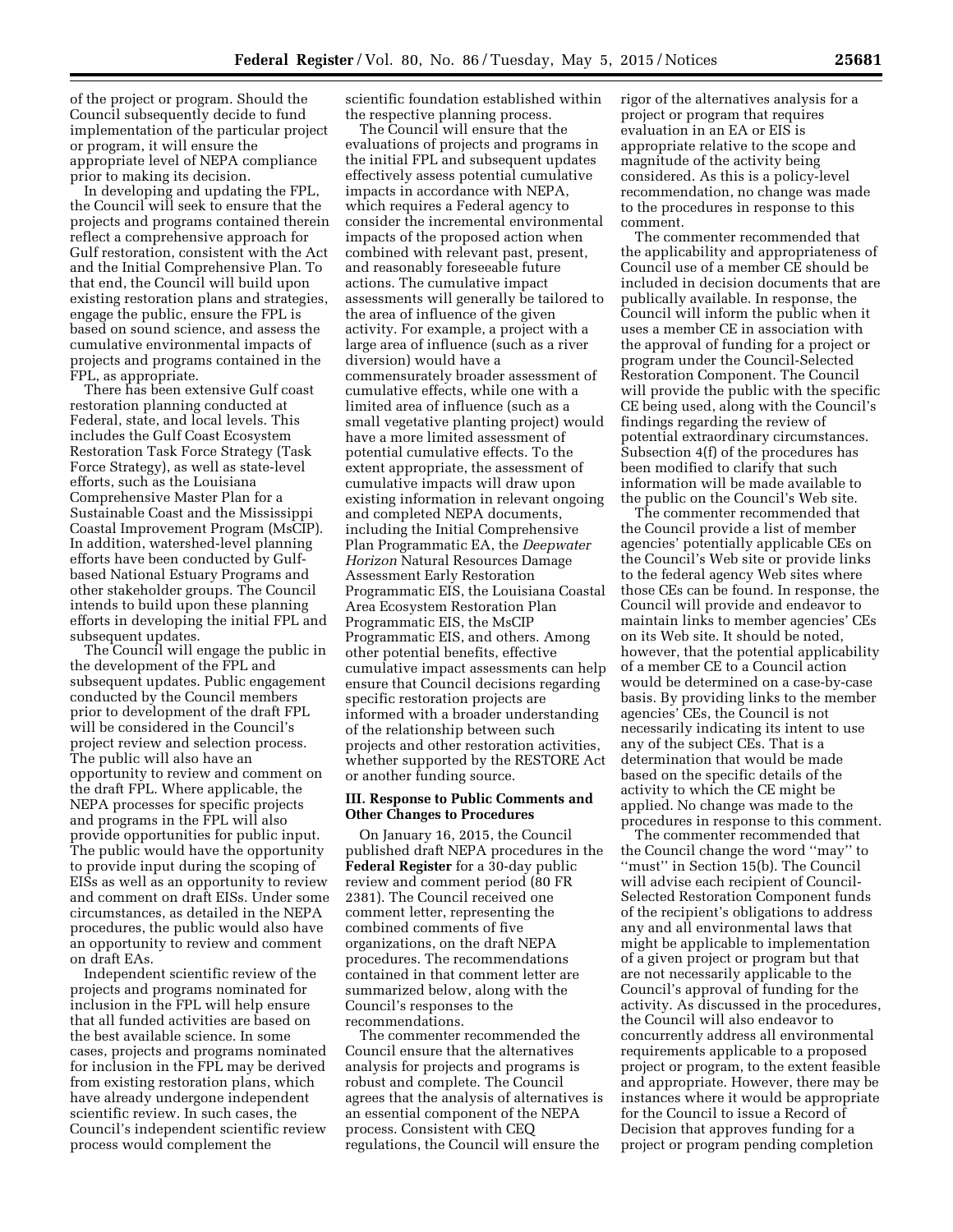of all permits and approvals. For this reason, the Council has chosen to retain the discretion provided in the original language for this section.

The commenter recommended that the Council's NEPA procedures include a sunset provision (*e.g.,* five years) for the use of existing NEPA documents. The commenter also recommended that the Council develop specific criteria indicating environmental, ecological or other conditions that would trigger the development of a new EA or EIS. The Council agrees that a critical test when adopting or otherwise using a NEPA document that was not recently completed is determining whether the information contained therein is adequate and consistent with the requirements established in NEPA and the CEQ regulations. To that end, the procedures state that, in cases where the Council adopts a NEPA document, the supporting record must include an evaluation of whether new circumstances, new information or changes in the action or its impacts not previously analyzed may result in significantly different environmental effects. The Council will apply this test to all NEPA documents it considers adopting. However, the Council will not set an expiration date on NEPA documents, as the age of a NEPA document does not necessarily dictate whether the information contained therein satisfies NEPA. Establishing an expiration date for NEPA documents might eliminate otherwise adequate NEPA documents from potential Council use. No change was made to the procedures in response to this comment.

The commenter recommended that the Council consider establishing an interagency co-located team for reviewing and preparing NEPA documents. The Council agrees that the use of interagency teams in the preparation and review of NEPA documents and other compliance information can result in greater efficiency and more robust information. Being comprised of a number of regulatory agencies, the Council is wellpositioned to conduct such interagency work. Indeed, the Council has an interagency team that works on a range of issues pertaining to NEPA and environmental compliance. Going forward, the Council intends to consider whether establishing a co-located interagency team would be an appropriate use of resources relative to the potential benefits it could provide. Such resource decisions are in large part contingent upon the ultimate amount of funding the Council will administer, a number that is not currently known. As this is a policy level recommendation,

no change was made to the procedures in response to this comment.

The commenter recommended that the Council establish a system to share relevant information and data with Council members and applicants preparing NEPA documents. The commenter also recommended that the Council apply lessons learned from prior NEPA coordination and share best practices with applicants and document preparers. In response, the Council agrees that sharing relevant information, data, and lessons-learned with project sponsors and within the Council membership could help ensure efficient and effective NEPA processes. This is one of the roles of the interagency team referenced above. The Council will continue to conduct such activities, while also looking for other ways to effectively share information to improve environmental compliance outcomes. As this is a policy level recommendation, no change was made to the procedures in response to this comment.

In addition to the modification discussed above, the Council has also made the following minor changes to the procedures to increase clarity and consistency. In Section 9 paragraph (b)(7), the Council added language indicating that copies of final EISs will also be provided to Federal agencies and other parties who commented substantively on the draft EIS. This change ensures consistency with similar language provided in Section 12 paragraph (c)(12) of the procedures. Also, Section 4 paragraph (h) has been revised to omit a reference to functional equivalence because it is not anticipated to be exercised with respect to the Council's activities. Finally, technical corrections were made to Section 4 paragraph (b), Section 5 paragraphs (b) and (c), and Section 13 paragraph (h)(8) to ensure consistency and compliance with NEPA, the CEQ Regulations, and a recent Executive Order.

#### **IV. Classification**

## *Regulatory Planning and Review (Executive Orders 12866 and 13563)*

As an independent Federal entity that is composed of, in part, six Federal agencies, including the Departments of Agriculture, the Army, Commerce, and the Interior, the Department in which the Coast Guard is operating, and the Environmental Protection Agency, the requirements of Executive Orders 12866 and 13563 are inapplicable to these procedures.

## *Regulatory Flexibility Act*

The Regulatory Flexibility Act requires the Council to consider whether a document would have a significant economic impact on a substantial number of small entities. ''Small entities'' include small businesses, not-for-profit organizations that are independently owned and operated and are not dominant in their fields, and governmental jurisdictions with populations under 50,000. These NEPA procedures apply to Council actions and applicants for funding under the Council-Selected Restoration Component of the Act. These applicants are limited by the Act to the Federal and state members of the Council. Therefore, the Council hereby certifies that these procedures would not have a significant economic impact on a substantial number of small entities.

#### *Paperwork Reduction Act*

Under the Paperwork Reduction Act, the Council must have approval from the Office of Management and Budget (OMB) before collecting information from the public (such as forms, general questionnaires, surveys, instructions, and other types of collections). According to these NEPA procedures, applicants for funding under the Council-Selected Restoration Component could be required to prepare and submit NEPA documentation to the Council prior to a decision on whether to fund a given activity. These applicants would be limited to the Federal and state members of the Council and NEPA submissions would be unique to each individual project or program selected for inclusion in the FPL. These procedures would not lead to the collection of information. On this basis, the Council has determined that these procedures would not create any new information collection requirements for the public.

## *Executive Order 13175: Consultation and Coordination With Indian Tribal Governments*

Executive Order 13175 requires the Council to engage in regular and meaningful consultation and collaboration with tribal officials in the development of Federal policies that have tribal implications. ''Policies that have tribal implications'' refers to regulations, legislative comments or proposed legislation, and other policy statements or actions that have substantial direct effects on one or more Indian tribes, on the relationship between the Federal government and Indian tribes, or on the distribution of power and responsibilities between the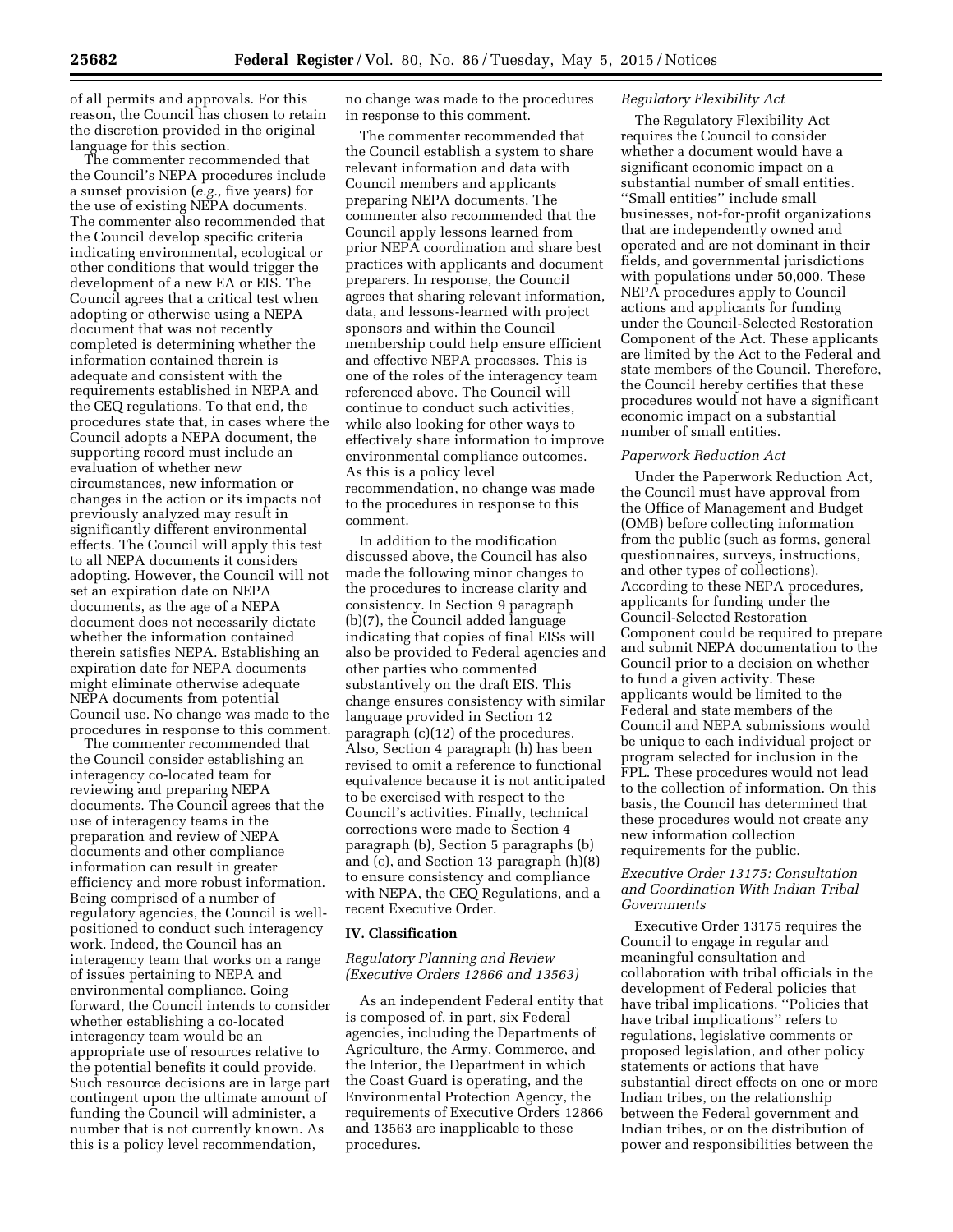Federal government and Indian tribes. These NEPA procedures apply to the Council and its members, insofar as such members choose to apply for funding under the Council-Selected Restoration Component of the Act. Among other policies, these NEPA procedures establish Council policy regarding coordination and consultation with tribal governments in NEPA processes conducted under the Council-Selected Restoration Component, where applicable. These NEPA procedures do not in any way alter the right of tribal governments to engage in NEPA processes conducted by the Council. These NEPA procedures are intended to foster effective communication with tribal governments in that regard. The Council has therefore determined that these NEPA procedures would not have tribal implications as the term is used pursuant to Executive Order 13175.

# *Executive Order 12898: Federal Actions To Address Environmental Justice in Minority Populations and Low-Income Populations*

Executive Order 12898 directs Federal agencies, to the greatest extent practicable and permitted by law, to make environmental justice part of their mission by identifying and addressing, as appropriate, disproportionately high and adverse human health or environmental effects of their programs, policies, and activities on minority populations and/or low-income populations. The Council's NEPA procedures specifically call for the consideration of potential environmental justice issues in the development of Environmental Impact Statements, and reference the need to address Executive Order 12898, where applicable. The Council has therefore determined that these NEPA procedures do not raise any environmental justice concerns.

### *National Environmental Policy Act*

The Council on Environmental Quality regulations do not direct agencies to prepare a NEPA analysis or document before establishing Agency procedures that supplement the CEQ regulations for implementing NEPA. Agencies are required to adopt NEPA procedures that establish specific criteria for, and identification of, three classes of actions: those that normally require preparation of an environmental impact statement; those that normally require preparation of an environmental assessment; and those that are categorically excluded from further NEPA review (40 CFR 1507.3(b)). Categorical exclusions are one part of those agency procedures, and therefore

establishing categorical exclusions does not require preparation of a NEPA analysis or document. *Sierra Club* v. *Bosworth,* 510 F.3d 1016, 1025–26 (9th Cir. 2007); *Heartwood, Inc.* v. *U.S. Forest Service,* 230 F.3d 947, 954–55 (7th Cir. 2000). Agency NEPA procedures are procedural guidance to assist agencies in the fulfillment of agency responsibilities under NEPA, but are not the agency's final determination of what level of NEPA analysis is required for a particular proposed action. The requirements for establishing agency NEPA procedures are set forth at 40 CFR 1505.1 and 1507.3.

#### **GULF COAST ECOSYSTEM RESTORATION COUNCIL'S PROCEDURES FOR CONSIDERING ENVIRONMENTAL IMPACTS**

### **TABLE OF CONTENTS**

#### Sec. 1. Purpose.

- Sec. 2. Authority.
- Sec. 3. Definitions and Acronyms.
- Sec. 4. Actions Covered.
- Sec. 5. Timing.
- Sec. 6. Coordinating NEPA on Joint Actions.
- Sec. 7. Applicants for Funding.
- Sec. 8. Consultants.
- Sec. 9. Public Involvement for Environmental Impact Statements.
- Sec. 10. Environmental Assessment. Sec. 11. Finding of No Significant
- Impact.
- Sec. 12. Environmental Impact Statement.
- Sec. 13. Contents of an Environmental Impact Statement.
- Sec. 14. Programmatic Environmental Review.
- Sec. 15. Record of Decision.
- Sec. 16. Effective Date.

#### **Sec. 1. Purpose.**

This document establishes the Gulf Coast Ecosystem Restoration Council's (Council) policy and procedures (Procedures) to ensure compliance with the requirements set forth in the Council on Environmental Quality (CEQ) regulations 40 CFR parts 1500 through 1508 implementing the provisions of the National Environmental Policy Act (NEPA), 42 U.S.C. 4321–4347. These Procedures also address compliance with other related statutes and directives. More specifically, these Procedures implement the CEQ NEPA regulations requirement that agencies adopt supplemental NEPA procedures.

### **Sec. 2. Authority.**

NEPA and its implementing regulations establish a broad national policy to protect and enhance the

quality of the human environment, and develop programs and measures to meet national environmental goals. Section 101 of NEPA sets forth Federal policies and goals to encourage productive harmony between people and their environment. Section 102(2) provides specific direction to Federal agencies, described as ''action-forcing'' in the CEQ regulations, to further the goals of NEPA. These major provisions include requirements to use a systematic, interdisciplinary approach to planning and decision-making (section 102(2)(A)) and develop methods and procedures to ensure appropriate consideration of environmental values (section 102(2)(B)). Section 102(2)(C) requires preparation of a detailed statement for major Federal actions significantly affecting the quality of the human environment that analyzes the impact of and alternatives to the action.

*Policy.* It is the Council's policy to:

(a) Comply with NEPA and other environmental laws, regulations, policies, and Executive Orders applicable to Council actions;

(b) Seek and develop partnerships and cooperative arrangements with other Federal, tribal, state, and local governments early in the NEPA process to help ensure efficient regulatory review of Council actions;

(c) Ensure that applicable NEPA compliance and its documentation includes public involvement appropriate to the action being proposed and its potential impacts;

(d) Interpret and administer Federal laws, regulations, Executive Orders, and policies in accordance with the policies set forth pursuant to NEPA, to the fullest extent possible;

(e) Consider the potential environmental impacts of Council actions as early in the planning process as possible; and

(f) Consult, coordinate with, and consider policies, procedures, and activities of other Federal agencies, as well as tribal, state, and local governments.

*Applicability.* These Procedures are intended to supplement CEQ's NEPA regulations, which also apply to proposed actions by the Council and are incorporated herein by reference.

Depending on the nature of the proposed action and its potential impacts on the human environment, Council actions may be categorically excluded (CE) from additional NEPA review by the Council, or require the preparation of an Environmental Assessment (EA) or an Environmental Impact Statement (EIS). An EA results in a Finding of No Significant Impact (FONSI) or a decision to prepare an EIS.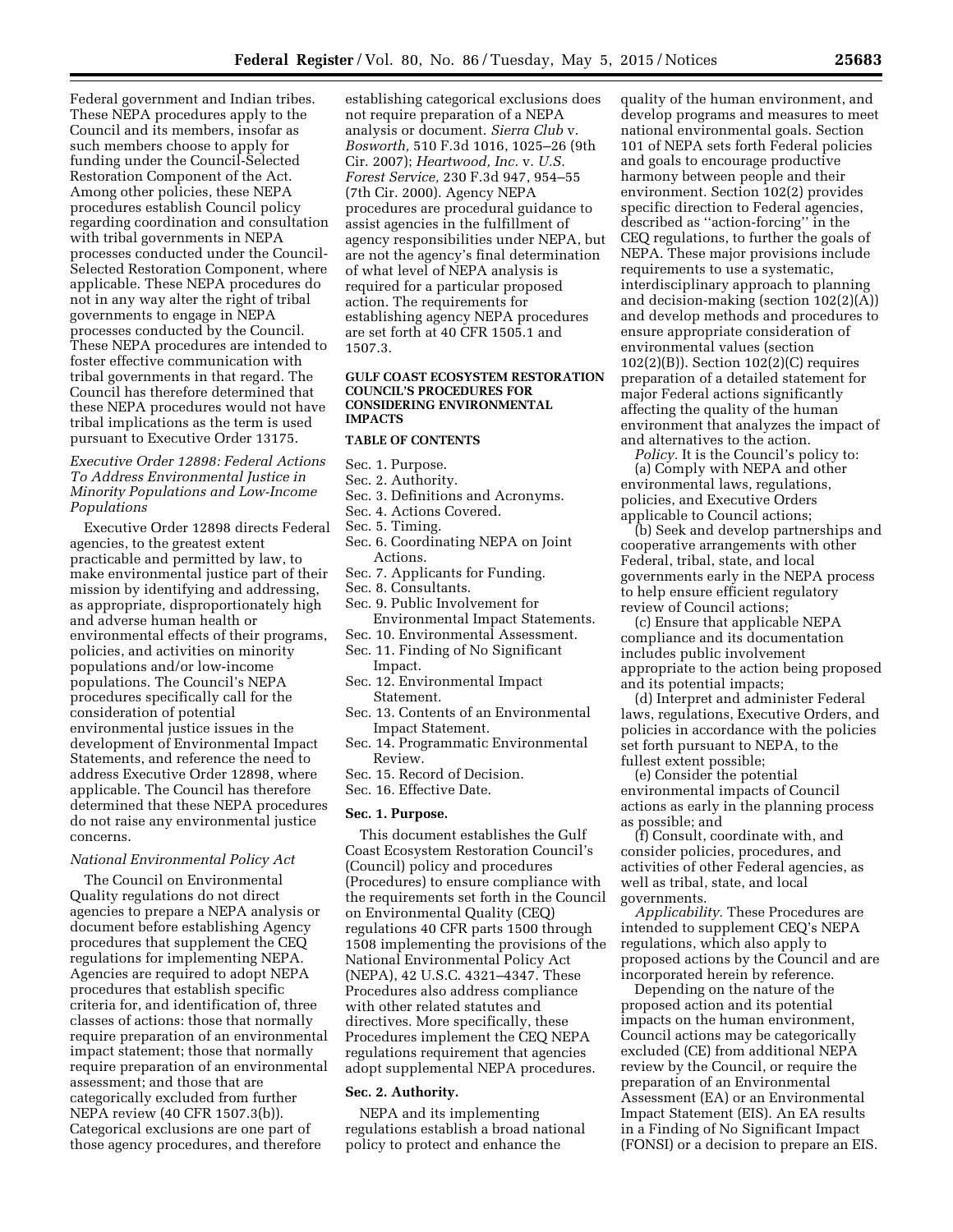The Council need not prepare an EA prior to an EIS; rather, if the Council believes the proposed action may significantly affect the quality of the human environment, it may proceed directly to preparation of an EIS. An applicant for funding may assist the Council, either by preparing the appropriate level of environmental analysis or hiring an environmental consultant to do so, as appropriate, for proposed actions. These Procedures will apply to the fullest extent practicable to proposed Council actions and environmental documents begun but not completed before these Procedures take effect. They do not apply, however, to decisions made and draft or final environmental documents completed prior to the date on which these Procedures take effect.

## **Sec. 3. Definitions and Acronyms.**

The definitions contained within CEQ's regulation at 40 CFR part 1508 apply to these Procedures. Additional and expanded definitions and acronyms are as follows:

(a) ''Council'' means the Gulf Coast Ecosystem Restoration Council.

(b) ''Council Action'' is an action taken by the Council potentially subject to NEPA. Council Actions may be wholly or partially funded by the Council. Council Actions include but are not limited to awarding grants, contracts, purchases, leases, construction, research activities, rulemakings, and amendment or revision of a Comprehensive Plan.

(c) ''CE'' means Categorical Exclusion. (d) ''CEQ'' means the Council on

Environmental Quality. (e) ''EA'' means an Environmental

Assessment.

(f) ''EIS'' means an Environmental Impact Statement.

(g) ''EPA'' means the U.S.

Environmental Protection Agency. (h) ''Executive Director'' means the

Executive Director of the Gulf Coast Ecosystem Restoration Council.

(i) ''FONSI'' means a Finding of No Significant Impact.

(j) ''NEPA Documents'' are any of the following:

(1) Documentation associated with use of a CE;

(2) Environmental Assessment;

(3) Finding of No Significant Impact; (4) Notice of Intent (NOI) to Prepare

an EIS; (5) Draft, Final, or Supplemental

Environmental Impact Statement;

(6) Record of Decision; and

(7) NOI to Adopt an EA or EIS.

(k) ''Project Sponsor'' or ''Applicant'' is the entity that seeks Council Action to fund a project or program.

(l) ''Record of Decision'' or ''ROD'', in cases requiring an EIS, is the decision and public document based on the EIS (*see* 40 CFR 1505.2).

(m) ''Responsible Official'' is the person delegated authority by the Council to make recommendations to the Council (or the Council's designated decision-maker) regarding compliance with NEPA and in some cases to implement decisions pertaining to NEPA (as described in these Procedures or in the Council's Standard Operating Procedures).

## **Sec. 4. Actions Covered.**

(a) *General Rule.* The requirements of sections 5 through 15 of these Procedures apply to Council Actions that are determined to be Federal actions in accordance with this section.

(b) *Federal Actions.* For purposes of these Procedures, a Federal action is any Council Action that is potentially subject to the Federal control and responsibility of the Council. As described in the CEQ regulations, the term ''major'' does not have a meaning independent of the term ''significantly'' (*see* 40 CFR 1508.18).

(c) *Actions Categorically Excluded.*  The Council has determined that certain categories of actions are eligible to use a CE for compliance with NEPA, as they do not have a significant impact individually or cumulatively on the quality of the human environment. A proposal is categorically excluded if the Council determines the following:

(1) The proposed action fits within a class of actions that is listed below;

(2) There are no extraordinary circumstances indicating the action may have a significant effect (*see* subsection (e) below); and

(3) The proposal has not been segmented to meet the definition of a CE.

(d) The following categories of Council Actions are categorically excluded from further NEPA review in an EA or EIS:

(1) *Administrative and Routine Office Activities:* 

i. Administrative procurements (*e.g.,*  for general supplies) and contracts for personnel services.

ii. Routine fiscal and administrative activities involving personnel (*e.g.,*  recruiting, hiring, detailing, processing, paying, supervising, and recordkeeping).

iii. Routine procurement of goods and services to support operations and infrastructure, including routine utility services and contracts, conducted in accordance with applicable procurement regulations, Executive Orders, and policies.

iv. Routine administrative office functions (*e.g.,* recordkeeping; inspecting, examining, and auditing papers, books, and records; processing correspondence; developing and approving budgets; responding to requests for information).

v. Routine activities and operations conducted in an existing structure that are within the scope and compatibility of the present functional use of the building, will not result in a substantial increase in waste discharge to the environment, will not result in substantially different waste discharges from current or previous activities, and will not result in emissions that exceed established permit limits, if any.

vi. Council meetings, hearings, site visits, technical assistance, public affairs activities, and/or training in classrooms, meeting rooms, other facilities, or via the Internet.

(2) *Regulation, Monitoring, and Oversight of RESTORE Act Activities:* 

i. Promulgation or publication of regulations, procedures, manuals, and guidance documents that are of an administrative, financial, legal, technical, or procedural nature.

ii. Internal orders and procedures that need not be published in the **Federal Register** under the Administrative Procedure Act, 5 U.S.C. 552.

iii. Preparation of studies, reports, or investigations that do not propose a policy, plan, program, or action.

(3) *Council Activities for Planning, Research or Design Activities (Documentation Required*):

i. Funding or procurements for activities which do not involve or lead directly to ground-disturbing activities which may have significant effects individually or cumulatively, and do not commit the Council or its applicants to a particular course of action affecting the environment, such as grants to prepare environmental documents, planning, technical assistance, engineering and design activities, or certain research. Use of this CE will be documented following the procedures described in subsection 4(f).

(4) *Council Funded Activities that Fall Under a CE of a Federal Council Member (Documentation Required*):

i. Any environmental restoration, conservation, or protection activity that falls within a CE established by a Federal agency Council member, provided no extraordinary circumstances preclude the use of the CE and the Federal agency that established the CE is involved in the Council action. A Federal agency Council member is involved in the Council action when that Federal agency advises the Council that use of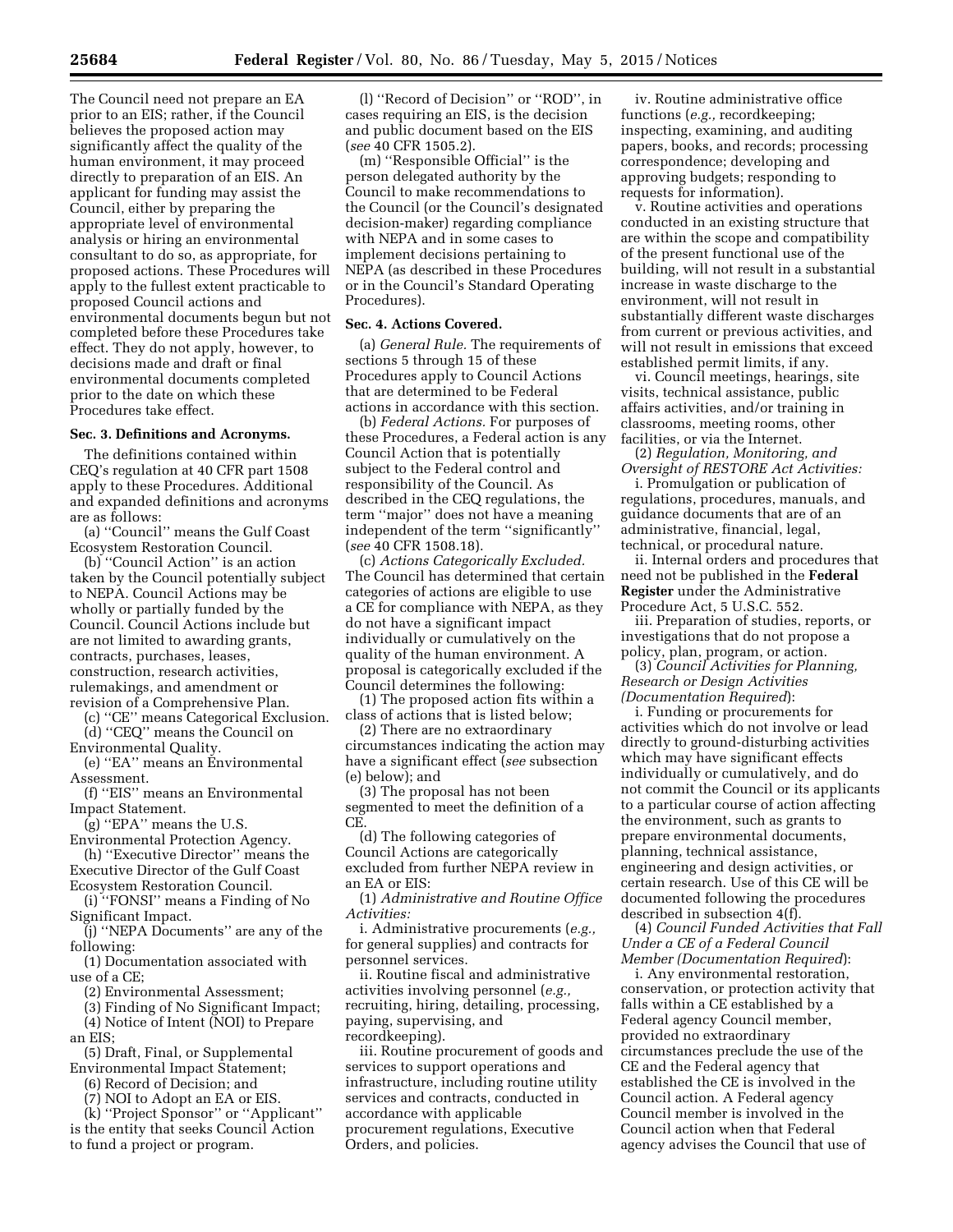the CE would be appropriate for the specific action under consideration by the Council. Use of this CE will be documented following the procedures described in subsection 4(f).

(e) *Extraordinary Circumstances.*  Some Council Actions that would normally be categorically excluded from further NEPA review in an EA or EIS may not qualify for a CE because extraordinary circumstances exist (*see*  40 CFR 1508.4). The Responsible Official, in cooperation with the applicant as appropriate, will conduct a review to determine if there are extraordinary circumstances. Such extraordinary circumstances are:

(1) A reasonable likelihood of substantial controversy regarding the potential environmental impacts of the proposed action.

(2) Tribal concerns with actions that impact tribal lands or resources.

(3) A reasonable likelihood of adversely affecting environmentally sensitive resources. Environmentally sensitive resources include but are not limited to:

i. Species that are federally listed or proposed for listing as threatened or endangered, or their proposed or designated critical habitats; and

ii. Properties listed or eligible for listing on the National Register of Historic Places.

(4) A reasonable likelihood of impacts that are highly uncertain or involve unknown risks or if there is a substantial scientific controversy over the effects.

(5) A reasonable likelihood of air pollution at levels of concern or otherwise requiring a formal conformity determination under the Clean Air Act.

(6) A reasonable likelihood of a disproportionately high and adverse effect on low income or minority populations (*see* Executive Order 12898).

(7) A reasonable likelihood of contributing to the introduction or spread of noxious weeds or non-native invasive species or actions that may promote the introduction, or spread of such species (*see* Federal Noxious Weed Control Act and Executive Order 13112).

(8) A reasonable likelihood of a release of petroleum, oils, or lubricants (except from a properly functioning engine or vehicle) or reportable releases of hazardous or toxic substances as specified in 40 CFR part 302 (Designation, Reportable Quantities, and Notification); or where the proposed action results in the requirement to develop or amend a Spill Prevention, Control, or Countermeasures Plan in

accordance with the Oil Pollution Prevention regulation.

The mere existence of any of the circumstances described above will not necessarily trigger preparation of an EA or EIS. The determination that an extraordinary circumstance exists and an EA or EIS is needed will be based on the potential significance of the proposed action's effects on the environment. If it is not clear whether a CE is appropriate, the Responsible Official, after consulting with the Council, may require preparation of an EA.

(f) *Documented Categorical Exclusion.*  The purpose of CEs is to reduce paperwork and streamline the project implementation process. The NEPA does not require the Council to document actions that qualify for a CE and do not involve extraordinary circumstances (*see* 40 CFR 1500.4(p)). When the Responsible Official chooses to document use of a CE in addition to those identified in subsection 4(d)(3) and 4(d)(4), the documentation should include:

(1) A description of the proposed action.

(2) The CE relied upon, including the information or process used to determine that no extraordinary circumstances are present.

(3) A determination by the Responsible Official that the CE applies. The Council will post documented CEs on its Web site. The Council,

however, generally will not publicly post documentation supporting a CE for activities occurring on:

(1) Private lands; or

(2) Other lands under consideration by the Council for a project if the release of such information could lead to impacts to sensitive lands.

(g) *Emergency Actions/Alternate Arrangements:* In the event of an emergency situation, the Council may need to take an action to prevent or reduce the risk to the environment or public health or safety that may affect the quality of human environment without having the time to evaluate those impacts under NEPA. In some cases, the emergency action may be covered by an existing NEPA analysis or a CE, while in other cases, it may not.

(1) In cases where the Responsible Official, in consultation with the Council, determines that an EIS is appropriate, the Council will consult with CEQ about alternative arrangements for complying with NEPA in accordance with 40 CFR 1506.11.

(2) In cases where the Responsible Official determines that an environmental assessment is appropriate, the Responsible Official

shall consult with the Council to establish alternative arrangements for the environmental assessment. Any such alternative arrangement for an EA must be documented and a copy provided to CEQ.

(h) *Actions Exempt from the Requirements of NEPA.* Certain Council Actions may be covered by a statutory exemption under existing law. The Council will document its use of such an exemption pursuant to applicable requirements.

#### **Sec. 5. Timing.**

(a) *General.* The potential environmental effects of a proposed Council Action will be considered at the earliest practicable time along with appropriate scientific, technical, and economic studies. Coordination with appropriate federal, state, tribal, and local authorities and, to the extent appropriate and described in these Procedures, the public meetings, should begin at the earliest practicable time. As a general matter, the project planning process should include all environmental permit evaluation and review requirements, including applicable timeframes when possible, so that applicants for funding can collect necessary information and provide it to the agency with jurisdiction or special expertise in a timely manner. Applicants or consultants should complete these tasks at the earliest possible time during project planning to ensure full consideration of all environmental resources and facilitate the Council's NEPA process.

(b) *Applications for Funding.* The Applicant may be responsible for preparation of the appropriate level of proposed NEPA analysis for the Council. An EA, EIS, or CE determination, as appropriate, will be completed prior to the final decision by the Council to fund a proposed project or program and should accompany the application for funding the proposed project through the decision-making process.

(c) *Council Initiated Actions.* The appropriate NEPA review will be completed prior to a decision by the Council to implement an action that would have impacts on the environment and should accompany the proposal through the decision-making process.

## **Sec. 6. Coordinating NEPA on Joint Actions.**

Interagency coordination and collaboration can help ensure efficient and effective NEPA processes. To that end, the Council will serve as a Joint Lead, Lead Agency, or Cooperating Agency as appropriate for the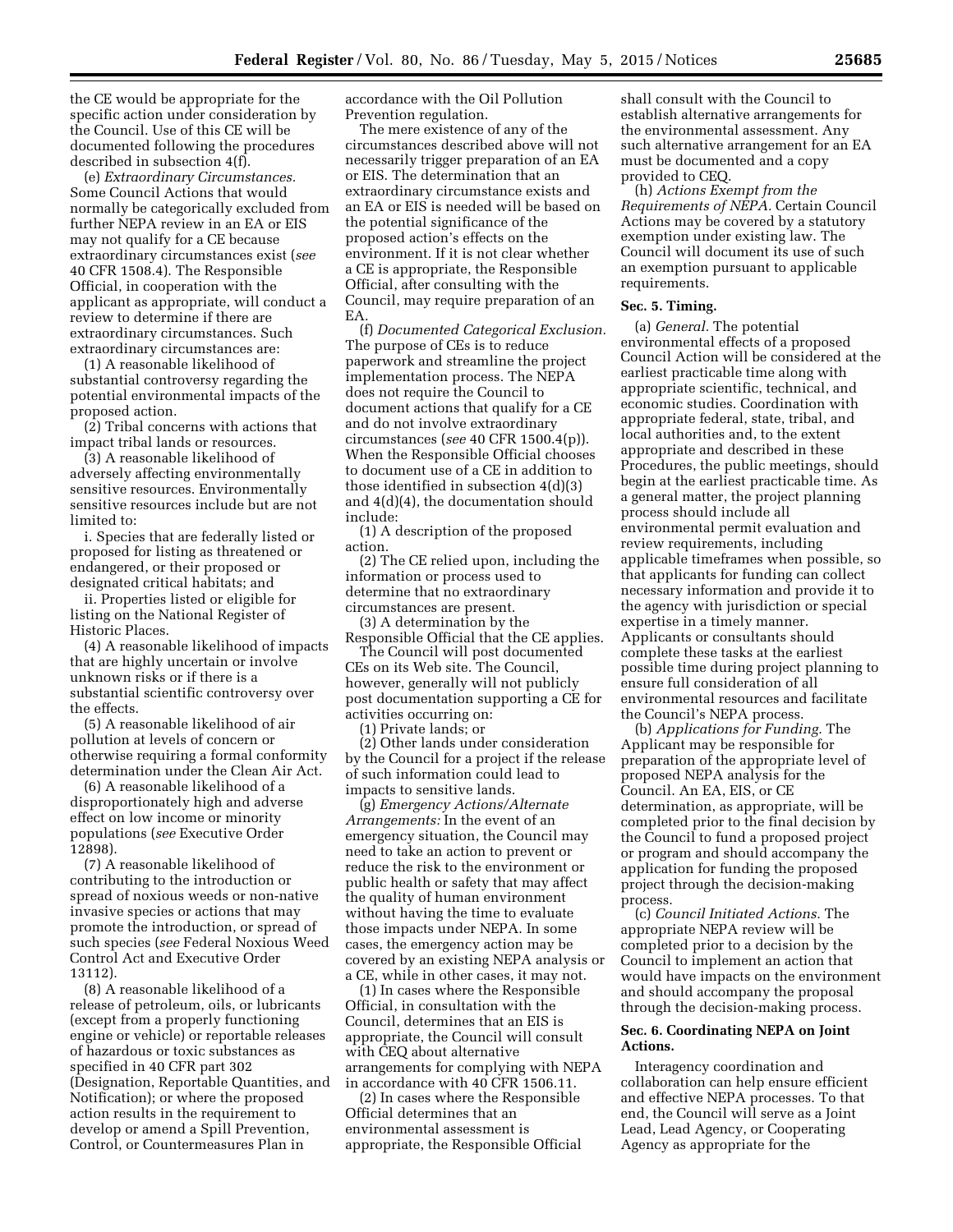preparation of NEPA documents relevant to its activities. Subsections (a) through (c) below describe the circumstances in which the Council may serve as Joint Lead, Lead Agency, or Cooperating Agency, along with the general roles and responsibilities associated with each. In general, the Council will either be the Lead or Joint Lead Agency on all Council-initiated actions subject to NEPA.

(a) *Joint Actions.* Where one or more Federal agencies, together with the Council propose or are involved in the same action; are involved in a group of actions directly related because of functional interdependence or geographical proximity; or are involved in a single program, the Responsible Official for the Council should seek to join all such agencies in performing a joint NEPA analysis and, where appropriate, other necessary environmental documentation.

(b) *Lead Agency.* 

(1) The Council will follow CEQ's regulation regarding designation of a Lead Agency when multiple Federal agencies are involved (40 CFR 1501.5). The Lead Agency should consult with the other participating agencies to ensure that the joint action makes the best use of the participating agencies' areas of jurisdiction and special expertise, that the views of participating agencies are considered in the course of the NEPA process, and that the compliance requirements of all participating agencies are met.

(2) When another Federal agency is the Lead Agency, the Council may act as either a Co-Lead Agency or a Cooperating Agency (as detailed in subsection (c) below), as appropriate.

(c) *Cooperating Agency.* When another Federal agency is a Lead Agency for the preparation of a NEPA review (*i.e.,* CE, EA, EIS) for a proposed activity, the Council may be a Cooperating Agency. When the Council is a Cooperating Agency on a joint action, the Responsible Official will perform the functions stated in 40 CFR 1501.6(b) and review the work of the Lead Agency to ensure that its work product will satisfy the requirements of the Council under these Procedures. After acting as a Cooperating Agency, the Council may adopt the NEPA document prepared by the Lead Agency, consistent with 40 CFR 1506.3. The Council will comply with the review and approval responsibilities contained in these Procedures prior to signing any final NEPA decision document.

### **Sec. 7. Applicants for Funding.**

(a) *General.* The Council may require an applicant for funding to prepare the

requisite draft NEPA analysis of the proposed project and to submit that analysis with the application. The Council may also require an applicant to prepare and submit environmental information in the form of a proposed EIS, proposed EA, or proposed documentation supporting the application of a CE. This could include, for example, a proposed draft EIS, proposed draft EA, proposed final EIS, or proposed final EA, pending Council adoption/approval. Documentation supporting application of a CE will normally be limited to a description of the proposed activity, the CE relied upon, and the information or process used to determine there are no extraordinary circumstances. The Council may require the applicant to act as a Joint Lead Agency, depending on whether the applicant is a Federal agency. Where appropriate, the Council will cooperate with state and local agencies to conduct joint processes, including joint environmental assessments and joint environmental impact statements, provided such cooperation is fully consistent with 40 CFR 1506.2.

(b) *Information Required.* When an applicant is required to submit environmental documentation for a proposed project or program, the Responsible Official, where appropriate, will specify the types and extent of information required, consistent with the CEQ regulations, these Procedures and any other applicable laws, regulations, Executive Orders, or policies. The Responsible Official will work with applicants early in the process, as appropriate, to assist in the development of information responsive to sections 10 through 13 of these Procedures. The project planning process should include all environmental permitting and review requirements, including applicable timeframes when possible, so that applicants for funding can collect necessary information and provide it to the agency with jurisdiction or special expertise in a timely manner.

(c) *Limits on Actions by the Applicant.* The Responsible Official will inform an applicant that the applicant may not take any action within the Council's jurisdiction that would have an adverse environmental impact or limit the choice of reasonable alternatives, prior to completion of the environmental review process by the Council (*see* 40 CFR 1506.1).

(d) *Council Responsibility.* The Council is responsible for its own compliance with Federal environmental laws, regulations, Executive Orders, and policies. As appropriate, the

Responsible Official will solicit comments from interested parties on the environmental consequences of any application.

The Responsible Official will independently evaluate and prepare a recommendation to the Council regarding whether an applicant's environmental documentation satisfies the requirements of the CEQ regulations and these Procedures. In conducting this review, the Responsible Official will seek the advice of the Council Members and/or subject matter experts, as appropriate. Upon approval by the Council, the documentation will be considered to have been prepared by the Council for purposes of sections 9 through 15 of these Procedures.

#### **Sec. 8. Consultants.**

(a) *General.* The Council or applicants to the Council for funding may use consultants in the performance of NEPA analysis and the preparation of other environmental documents. The Responsible Official must approve the use of a selected consultant before the consultant begins performing analyses or preparing environmental documents related to Council-funded proposals. The Responsible Official will review any analysis performed and any documents prepared by a consultant to ensure that they satisfy the requirements of these Procedures.

(b) *Conflicts of Interest (40 CFR 1506.5(c)).* The Responsible Official will exercise care in selecting consultants and reviewing their work to ensure that their analysis is complete and objective. Consultants will execute a disclosure statement prepared by the Responsible Official, certifying that they have no financial or other interest in the outcome of the project.

(c) *Council Responsibility (40 CFR 1506.5).* The Council is responsible for its own compliance with Federal environmental laws, regulations, policies and Executive Orders, and cannot delegate this responsibility to consultants. The Responsible Official will independently evaluate any analysis performed and any documents prepared by a consultant to ensure that they satisfy the requirements of these Procedures. The Responsible Official will seek the advice of subject matter experts and/or Council members, as appropriate.

# **Sec. 9. Public and Tribal Involvement for Environmental Impact Statements.**

(a) *Policy.* Public involvement is encouraged in the environmental analysis and review of a proposed Council Action.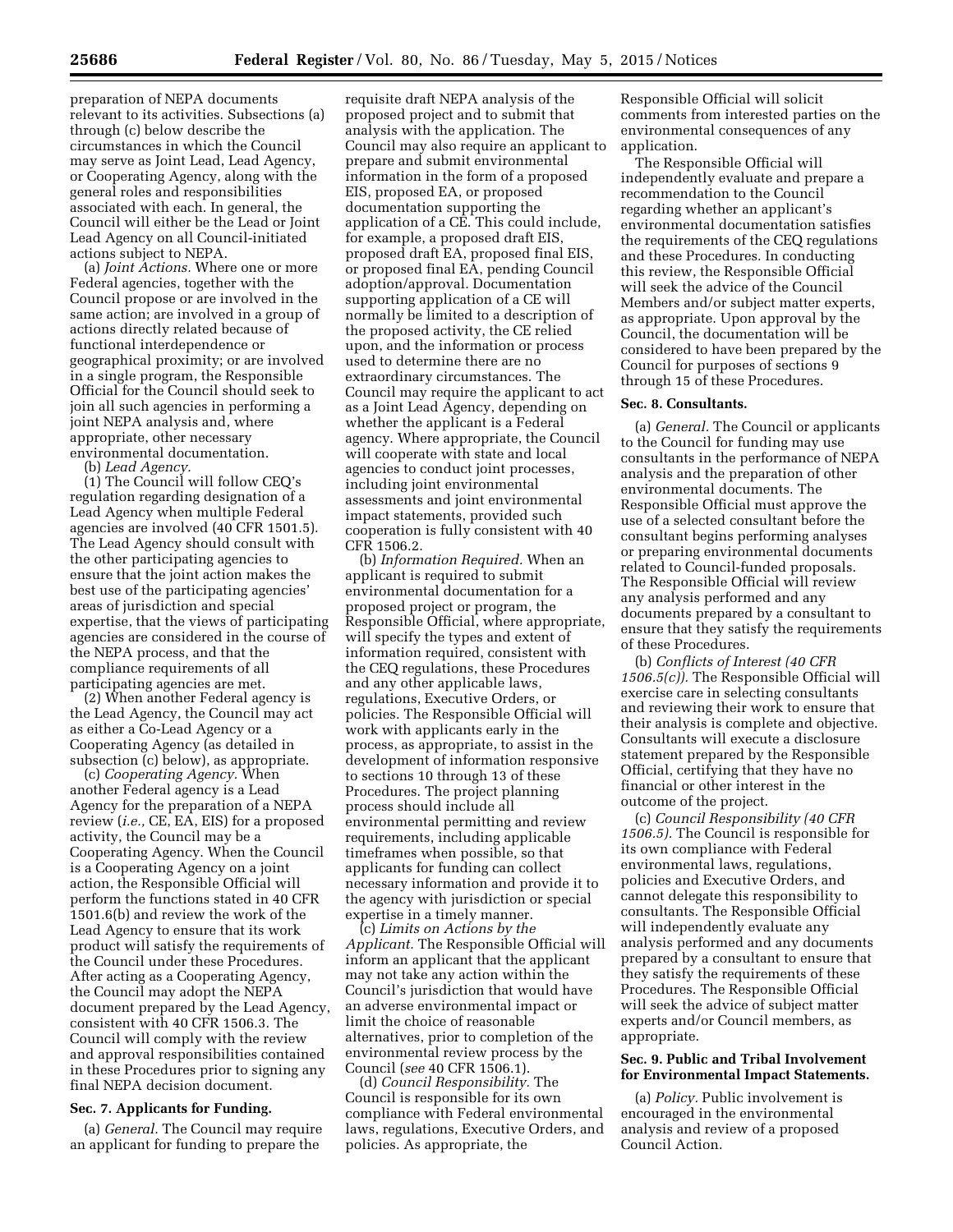(b) *Procedures.* After determining that a draft EIS should be prepared, the Lead or Co-Lead agency will implement the following procedures, at a minimum, to engage affected members of the public and solicit public input:

(1) Develop a list of interested parties, including Federal, regional, state, and local authorities, tribes, environmental groups, individuals, businesses, and community organizations, as applicable.

(2) Publish an NOI in the **Federal Register**, and initiate scoping in accordance with 40 CFR 1501.7 and 1508.22, and notify directly those officials, agencies, organizations, tribes and individuals with particular interest in the proposal. The Council shall engage in Nation-to-Nation consultation, as required.

(3) Hold public scoping meetings as appropriate to the action.

(4) Circulate the draft EIS for comment to interested parties.

(5) Publicize the availability of the draft EIS by press release, advertisement in local newspapers of general circulation, or other suitable means such as posting the draft EIS on the Council's Web site. As appropriate, the Council will also circulate the draft EIS and supporting documents to public depositories, such as libraries. The EPA will publish a notice of availability in the **Federal Register** which will determine the appropriate duration of the public review and comment period.

(6) If necessary or desirable, using the criteria in 40 CFR 1506.6(c), hold a public meeting or public hearing on the draft EIS. If a public hearing is held, the draft EIS should be made available at least 15 days prior to the hearing.

(7) Consider and respond to all substantive comments in the final EIS and provide copies of the final EIS to all who request a copy, and to Federal agencies and other parties who commented substantively on the draft EIS.

(c) *List of Contacts.* Interested persons may obtain information on the Council's environmental process and on the status of EIS's issued by the Council from the Responsible Official. The Council will provide contact information on the Council's Web site and in other public notices.

#### **Sec. 10. Environmental Assessment.**

(a) *Policy.* The Responsible Official should perform, participate in, or coordinate, as appropriate, the process of considering the environmental impacts of a proposed Council Action at the earliest practical time in the planning process. To the fullest extent possible, steps to comply with all environmental laws, regulations,

policies and Executive Orders, as well as the requirements of the RESTORE Act, will be undertaken concurrently.

(b) *Scope.* An EA should contain a brief discussion of the proposed action; the purpose and need for the proposed action; an appropriate range of reasonable alternatives to the proposed action, including a no action alternative; an evaluation of the environmental impacts of the proposed action and any identified alternatives; a list of the agencies and persons consulted; a list of alternatives eliminated from further analysis with an explanation of why they were eliminated; a list of all applicable Federal environmental laws and requirements; and mitigation measures needed to reduce environmental impacts to below the level of significance (if applicable). The scope of environmental impacts considered in the EA should include both beneficial and adverse impacts; direct, indirect, and cumulative impacts; impacts of both long- and short-term duration; as well as analysis of the effects of any appropriate mitigation measures or best management practices that are considered. The mitigation measures can be analyzed either as elements of alternatives or in a separate discussion of mitigation.

The level of detail and depth of impact analysis should be limited to documenting the potential impacts of the proposed action and whether the proposed action would result in any significant adverse environmental impacts. The EA should contain objective analyses to support its environmental impact conclusions.

(c) *Using Existing Environmental Analyses Prepared Pursuant to NEPA and the CEQ Regulations.* 

(1) When available, the Responsible Official, or applicant if applicable, should use existing NEPA analyses for assessing the impacts of a proposed action and reasonable alternatives. Procedures for adoption or incorporation by reference of such analyses must be followed where applicable.

(2) If existing NEPA analyses include data and assumptions appropriate for the analysis at hand, the Responsible Official, or applicant if applicable, should use these existing NEPA analyses and/or their underlying data and assumptions where feasible.

(3) An existing environmental analysis prepared pursuant to NEPA and the CEQ regulations may be used in its entirety if the Responsible Official determines, with appropriate supporting documentation, that it adequately assesses the environmental effects of the

proposed action and reasonable alternatives. The supporting record must include an evaluation of whether new circumstances, new information or changes in the action or its impacts not previously analyzed may result in significantly different environmental effects.

(4) The Responsible Official, or applicant if applicable, should make the best use of existing NEPA documents by supplementing, tiering to, incorporating by reference, or adopting previous environmental analyses to avoid redundancy and unnecessary paperwork.

(d) *Public Coordination on the EA/ FONSI.* 

(1) Normally a draft FONSI need not be coordinated in advance outside the Council prior to its issuance. Copies of approved FONSIs will be available to the public, government agencies, or Congress upon request at any time.

(2) The Council will post final EAs and approved FONSIs on its Web site.

(3) To the extent appropriate and practicable, the Council may provide the public with an opportunity to review and comment on draft EAs. When the proposed action is, or is closely similar to, one which normally requires an EIS as identified in Section 12 of these Procedures, or when the nature of the proposed action is one without precedent, the Council will make a draft EA available to the public for review for a period of not less than 30 days before the final determination is made by the Council. The Council will consider any and all comments received prior to making a final decision regarding the associated FONSI.

(e) *Level of Analysis.* The EA process should assess each impact identified as relevant to the proposed action or alternatives. The level of analysis of each impact should be guided by the following factors:

(1) The likelihood of the potential effects;

(2) The magnitude of the potential effects; and

(3) Whether any adverse effects on the environment may be significant, even if on balance the proposed project may be beneficial.

(f) *Determination Based on the EA.*  On the basis of the EA, the Responsible Official will determine whether the proposed action has a potentially significant impact on the human environment and will make a recommendation to the Council as to whether an EIS is needed. Based on the Council's decision, the Responsible Official will take action in accordance with subsection (1) through (3) below, as applicable: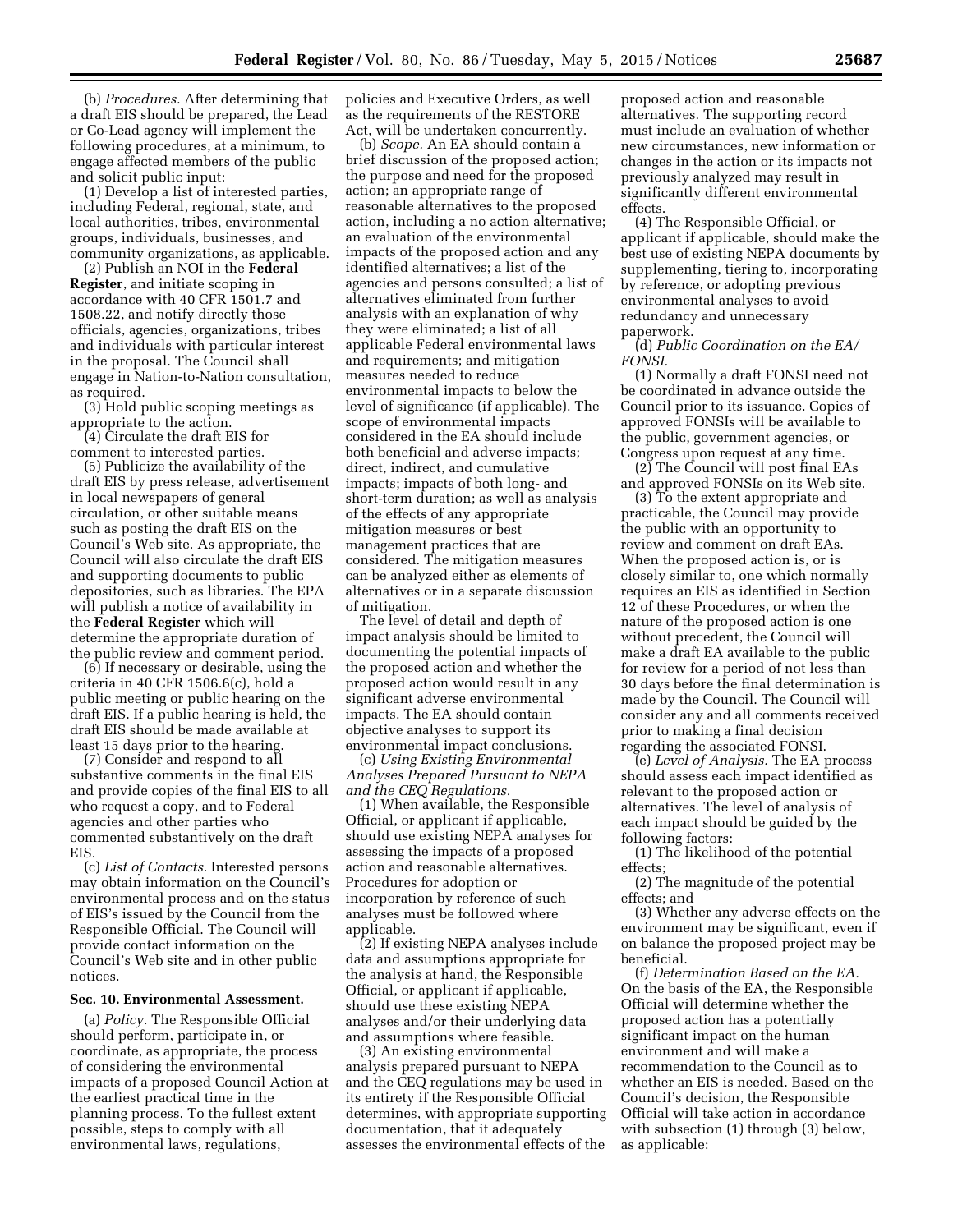(1) If the Council decides that the proposed action will not have a significant impact on the human environment, the Responsible Official will prepare a draft FONSI in accordance with Section 11 of these Procedures.

(2) If the Council decides that the proposed action has a potentially significant impact, the Responsible Official will prepare an NOI to prepare an EIS, and begin the scoping process (40 CFR 1501.7).

(3) If the proposed action will occur in a wetland or in a 100-year floodplain, the Council will ensure an opportunity for public comment on a draft of the EA. If such a situation is present, the EA also will follow Section 13(h)(6) or (8) of these Procedures, as applicable.

# **Sec. 11. Finding of No Significant Impact.**

(a) *General.* A FONSI, as determined in accordance with Section 10 of these Procedures, is prepared for all Council Actions for which an EIS is not required and a CE does not apply.

(b) *Decision-making on the Proposed Action.* The Council may not commit itself or its resources to an action requiring an EA (but not an EIS) until a FONSI has been approved in accordance with this Section.

(c) *Staff Responsibilities.* 

(1) When required, the Responsible Official will prepare a draft FONSI, which will include the EA, or a summary of it, and note any other related environmental documents.

(2) After complying with subsection (c)(1) of this Section, the Responsible Official will present the finding to the Council, which will approve the FONSI or decide an EIS will be prepared. The Council will authorize the Executive Director to sign FONSIs on behalf of the Council.

(d) *Representations of Mitigation.*  There may be situations in which the Council relies on the implementation of certain measures to mitigate the significance of the proposed action's environmental impacts and bases its FONSI on the implementation of such measures. Under such situations, the Council will ensure that the mitigation measures are implemented. Where applicable, the Council will work with the applicant to include appropriate mitigation measures as a grant condition or as a contract provision. *See,* CEQ's Memorandum, ''Appropriate Use of Mitigation and Monitoring and Clarifying the Appropriate Use of Mitigated Findings of No Significant Impact.''

(e) *Changes and Supplements.* If, prior to taking a final Council Action for

which a FONSI was prepared, a significant change is made that would alter environmental impacts, or if significant new information becomes available regarding the environmental impacts, the Responsible Official, or applicant if applicable, will reevaluate the EA to determine whether supplementation is necessary. If the EA is not sufficient, the Responsible Official, or applicant if applicable, will supplement the existing EA or prepare a new EA to determine whether the changes or new information indicate the action may have a significant impact. If, because of the change or new information, the proposed action may have a significant impact, the Responsible Official, after consulting with the Council, will issue an NOI to prepare an EIS and begin the scoping process.

(f) *Contents of a FONSI (40 CFR 1508.13).* A FONSI may include the EA or it may incorporate the EA by reference, in accordance with CEQ's regulations. The FONSI may be combined with a Council decisionmaking document or it may be limited to determining that an EIS is not required. A FONSI should contain at least the following:

(1) Identification of the document as a FONSI;

(2) Identification of the Council; (3) The title of the action;

(4) The preparer(s) of the document (*i.e.,* a list of those persons or organizations assisting in the preparation of the document);

(5) The month and year of preparation of the document;

(6) The name, title, address, and phone number of the person in the Council who should be contacted to supply further information about the document;

(7) A brief description of the proposed action;

(8) A brief description of, or reference to the page/section in the EA that discusses, the alternatives considered;

(9) A brief discussion of, or reference to the page/section in the EA that discusses, the environmental effects of the proposed action;

(10) Documentation of compliance with Sections 13(h)(6) and (8) of these Procedures, if the proposed action will occur in a wetland or in a 100-year floodplain;

(11) Reference to the page/section in the EA that provides the list of all Federal permits, licenses, and any other approvals or consultations which must be obtained in order to proceed with the proposal;

(12) A discussion of mitigation measures and environmental

commitments that will be implemented, if applicable;

(13) A conclusion that the preferred alternative, and where appropriate any other reasonable alternative(s), has no potentially significant impact; and

(14) The Executive Director's signature indicating the approval of the Council as detailed in subsection (c) of this Section.

#### **Sec. 12. Environmental Impact Statement.**

(a) *General.* The Council will prepare an EIS for Council Actions with potentially significantly impacts, as determined in accordance with Section 10 of these Procedures.

(b) *Decision-making on the Proposed Action.* The Council may seek a waiver from the EPA of the time limit requirements of 40 CFR 1506.10 for compelling reasons of national policy.

(c) *Staff Responsibilities and Timing.*  (1) The Council, or applicant if applicable, should begin the process for preparation of an EIS as soon as it determines, or the EA performed in accordance with Section 10 of these Procedures discloses, that the proposed action has potentially significantly environmental impacts.

(2) If the Council is the Lead Agency or Joint Lead, the Responsible Official will issue an NOI and undertake the scoping process identified in 40 CFR 1501.7 as soon as the Council decides to prepare an EIS.

(3) In preparing a draft EIS, the Responsible Official, or applicant if applicable, will consider any scoping comments, develop the relevant analysis, and engage in applicable coordination in accordance with CEQ's regulations and Section 13 of these Procedures.

(4) The Responsible Official will submit the proposed draft EIS to the Council.

(5) A draft EIS may be formally released outside the Council only after approval by the Council.

(6) The Responsible Official will direct electronic distribution of the draft EIS as follows: EPA; all interested Council regional and state offices; all Federal agencies that have jurisdiction by law or special expertise with respect to the environmental impacts of the proposed action; tribal, state, and local government authorities; to the extent practicable and appropriate, public libraries in the area to be affected by the proposed action; and all other interested parties identified during the preparation of the draft EIS that have requested a copy. Hard copies will be made available upon request. Public notice will be designed to reach potentially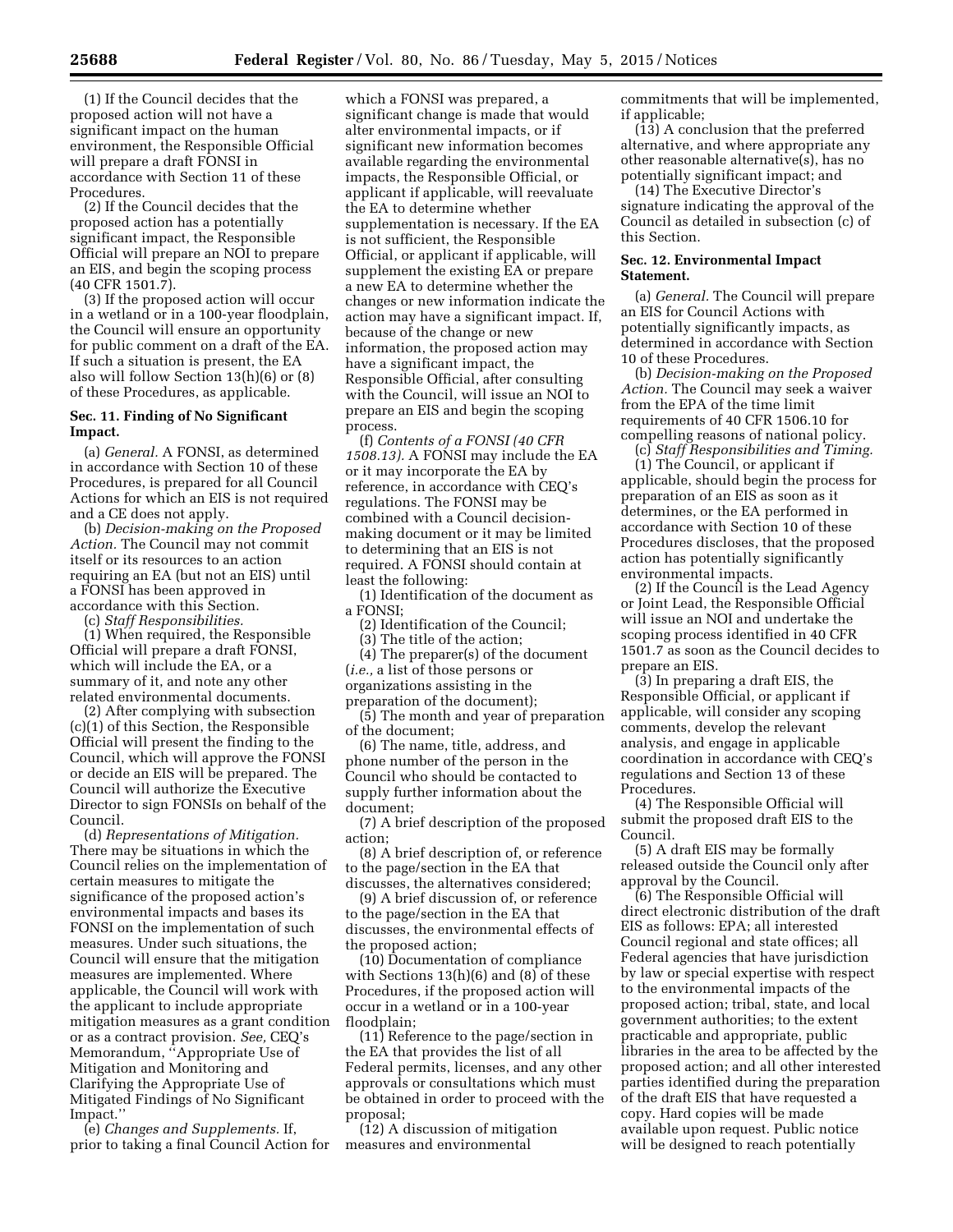interested or affected individuals, governments, and organizations. In addition, the draft EIS will be made available on the Council's Web site concurrently with the public comment period.

(7) The draft EIS will be made available for public and agency comment for at least 45 days from the date when EPA publishes its Notice of Availability (NOA) in the **Federal Register**. The time period for comments on the draft EIS will be specified in a prominent place in the NOA and on the coversheet of the draft EIS. Public comments must be provided to the person designated in the public notice.

(8) Where a public hearing is to be held on the draft EIS, as determined in accordance with Section 9(b)(6) of these Procedures, the draft EIS will be made available to the public at least 15 days prior to the hearing (*see* 40 CFR 1506.6).

(9) The Responsible Official will consider substantive comments received on the draft EIS. If a final EIS is not submitted to the Council for approval within three years from the date of the draft EIS circulation, the Responsible Official or applicant, as appropriate, will prepare a written reevaluation of the draft to determine whether the draft EIS warrants supplementation due to changed circumstances or new information. If so, a supplement to the draft EIS or a new draft EIS will be prepared and circulated as required by subsections (1) through (9) of this subsection. If the draft EIS does not warrant supplementation, the Responsible Official will prepare the final EIS.

(10) The Responsible Official will submit the final EIS and draft ROD to the Council for a decision (*see* Section 15 of these Procedures).

(11) The ROD will become final upon signature of the Executive Director. The Council will delegate authority for signature of RODs to the Executive Director, provided such RODs are first approved by the Council.

(12) The Responsible Official will direct electronic distribution of the final EIS and ROD as follows: EPA; all interested Council regional and state offices; state, tribal, and local authorities; to the extent practicable, public libraries in the area affected by the proposed action; Federal agencies and other parties who commented substantively on the draft EIS; and all agencies, organizations, or individuals that have requested a copy. Hard copies will be provided upon request. The final EIS and ROD will be posted on the Council's Web site and notice will go out to interested parties who have asked to receive notice.

(13) If major steps toward implementation of the proposed action have not commenced, or a major decision point for actions implemented in stages has not occurred, within three years from the date of publication of the final EIS, the Responsible Official will prepare a written evaluation of whether the final EIS warrants supplementation. The Responsible Official will submit this evaluation to the Council.

(d) *Changes and Supplements.* Where a draft or final EIS has been prepared for a proposed Council Action, and substantial changes to the proposal are made or significant new circumstances or information comes to light that is relevant to environmental concerns and bears on the proposed action or its impacts, the Responsible Official, or applicant if appropriate, will prepare a supplement to the original draft or final EIS. Such a supplement will be processed in accordance with subsections (3) through (13) of subsection (c) of this Section. The Responsible Official will determine whether, and to what extent, any portion of the proposed action is unaffected by the planning change or new information. Where appropriate, Council decision-making on portions of the proposed action having utility independent of the affected portion may go forward regardless of the concurrent processing of the supplement, so long as the EIS and ROD are completed for those actions having independent utility and the NOI for the supplemental NEPA analysis and documentation articulates the basis for determining independent utility.

(e) *Representations of Mitigation.*  Where a final EIS has represented that certain measures will be taken to mitigate the adverse environmental impacts of an action, the Council will include the mitigation measures, and any appropriate monitoring wherever appropriate, as a condition of funding or, where appropriate, contract provisions. If necessary, the Council may take steps to enforce implementation of such mitigation measures.

(f) *Contents of an EIS.* The contents of both a draft and final EIS are detailed in the CEQ regulations and Section 13 of these Procedures. Recognizing that CEQ regulations allow the combination of NEPA documents with other agency documents and that the Council may find it practical to do so, format and page limitations on EIS's should follow those set out in 40 CFR 1502.7 and 1502.10, to the extent practicable. An EIS should avoid extraneous data and discussion. The text of an EIS should be written in plain language,

comprehensible to a lay person. Technical materials should be placed into appendices, produced as standalone reports available on the Council's Web site, or made available in hard copy by request. Graphics and drawings, maps, and photographs may be used as necessary to clarify the proposal and its alternatives. The sources of all data used in an EIS will be noted or referenced in the EIS.

Previous NEPA analyses should be used, where available, to ensure efficient preparation of an EIS. As appropriate, previous NEPA analyses can be tiered to, incorporated by reference, or may be adopted into the document consistent with CEQ's regulations and the process detailed above in subsection 10(c). *See* 40 CFR 1502.20, 1502.21, and 1508.28.

# **Sec. 13. Contents of an Environmental Impact Statement.**

To the fullest extent possible, the Responsible Official, Lead Agency, or applicant, will concurrently draft the EIS while seeking compliance with other applicable environmental requirements.

In addition to the requirements of 40 CFR 1502.10 through 1502.18, and subject to the general provisions of Section 12 of these Procedures, an EIS should contain the following:

(a) Identification of the Council.

(b) The Responsible Official who prepared or oversaw preparation of the document.

(c) The month and year the document was prepared.

(d) In a draft EIS, the name, title, and address of the person in the Council to whom comments on the document should be addressed, and the date by which comments must be received to be considered. Typically this will be the Responsible Official.

(e) A list of those persons, organizations, or agencies assisting the Council in the preparation of the document.

(f) In a final EIS, a list of all agencies, organizations, or persons from whom comments were received on the draft **EIS** 

(g) A short, introductory description of the environment likely to be affected by the proposed action, including a list of all states, counties, and local areas likely to be affected.

(h) Consistent with the description provided in 40 CFR 1502.16, an analysis of the environmental consequences of the proposed action. The following areas should be considered in the environmental analysis, although their discussion—and the extent of that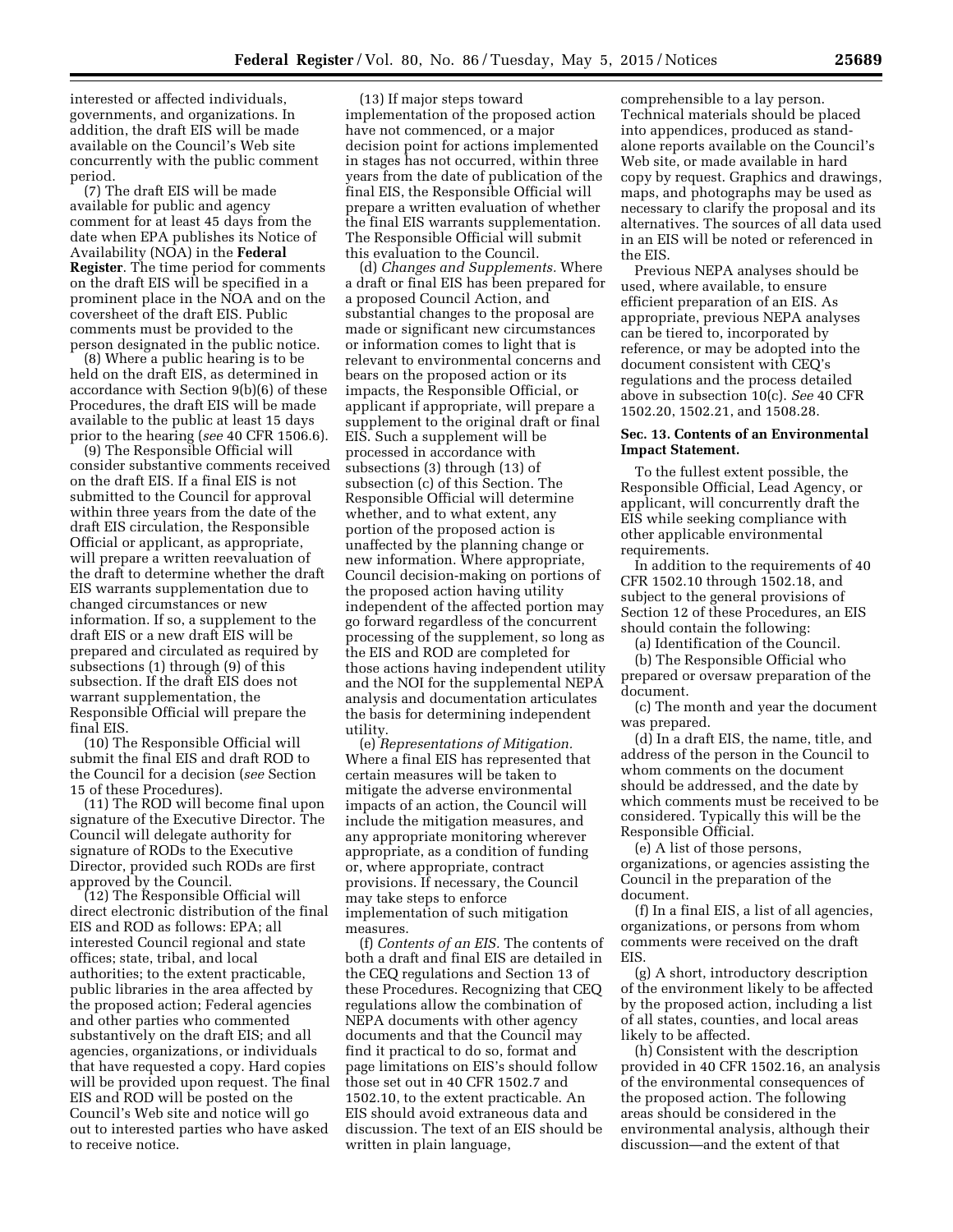discussion—in the EIS is dependent on their relevance:

(1) Air quality. There should be an assessment of the consistency of the proposal and alternatives with Federal and state plans for the attainment and maintenance of air quality standards.

(2) Water quality. There should be an assessment of the consistency of the alternatives with Federal and state standards concerning drinking water, storm sewer drainage, sedimentation control, and non-point source discharges such as runoff from construction operations. The need for any permits under sections 402 and 404 of the Clean Water Act (33 U.S.C. 1342 and 1344) and Section 10 of the Rivers and Harbors Act should also be assessed.

(3) Noise. The alternatives should be assessed with respect to applicable Federal, state, and local noise standards.

(4) Solid waste disposal. The alternatives should be assessed with respect to state and local standards for sanitary landfill and solid waste disposal.

(5) Natural ecological systems. The EIS should assess both short-term (*e.g.,*  construction period) and long-term impacts of the alternatives on wildlife, vegetation, and ecological processes in the affected environment.

(6) Wetlands. In accordance with Executive Order 11990, the EIS should determine whether any of the alternatives will be located in a wetland area. If the proposed action is located in a wetland area, the final EIS should document a determination by the Responsible Official that there is no practicable alternative to such location, and that the proposed action includes all practicable measures to minimize harm to wetlands which may result from such use.

(7) Protected species. If applicable, the EIS will discuss the impacts of the alternatives on species that are listed or proposed for listing as threatened or endangered under the Endangered Species Act, or the proposed or designated critical habitats for such species; protected species under the Marine Mammal Protection Act; and birds protected under the Migratory Bird Treaty Act. In such cases, the EIS should discuss any consultation or coordination, as appropriate, with the appropriate Federal agency.

(8) Flood hazard evaluation and floodplain management. Under E.O. 11988, as amended by E.O. 13690, Federal agencies proposing activities in a 100-year floodplain are directed to consider alternatives to avoid adverse effects and incompatible development in the floodplain. If no practicable

alternatives exist to siting an action in the floodplain, the EIS should discuss how the action will be designed to minimize potential harm to or within the floodplain.

(9) Coastal zone management. If applicable, the EIS should discuss to what extent the alternatives are consistent with approved coastal zone management programs in affected states, as required by section 307(c)(2) of the Coastal Zone Management Act, 16 U.S.C. 1456(c)(2).

(10) Essential Fish Habitat (EFH). If applicable, the EIS will identify any EFH that could be impacted by the alternatives. Actions that could have the potential to affect EFH require consultation with the National Oceanic and Atmospheric Administration under the Magnuson-Stevens Act to evaluate potential impacts to designated EFH and minimize these impacts. The final EIS should document these consultations.

(11) Use of natural resources other than energy, such as water, minerals, or timber.

(12) Aesthetic environment and scenic resources. The EIS should identify any significant aesthetic changes likely to occur in the natural landscape and in the developed environment.

(13) Land use. The EIS should assess the impacts of each alternative on local land use controls and comprehensive regional planning, as well as on development within the affected environment, including, where applicable, other proposed federal actions in the area.

(14) Socioeconomic environment. The EIS should assess the number and kinds of available jobs likely to be affected by the alternatives. For each alternative considered, the EIS should also discuss the potential for community disruption or cohesion, the possibility of demographic shifts, and impacts on local government services and revenues.

(15) Public health and public safety. The EIS should assess potential environmental impacts relevant to public health and safety. For example, the EIS should assess the transportation or use of any hazardous materials that may be involved in the alternatives, and the level of protection afforded residents of the affected environment from construction period and long-term operations associated with the alternatives.

(16) Recreation areas and opportunities. The EIS should assess the impacts of the alternatives on recreational activities, including impacts on non-site-specific activities, such as hiking and bicycling, and

impacts on non-activity-specific sites such as those designated ''open space.''

(17) Environmental Justice. The EIS should address environmental justice considerations as required by Executive Order 12898, ''Federal Actions to Address Environmental Justice in Minority Populations and Low-Income Populations.''

(18) Sites of historical, archeological, architectural, or cultural significance. In accordance with Section 106 of the National Historic Preservation Act, 16 U.S.C. 470(f), and its implementing regulations, 36 CFR part 800, the EIS should identify all properties included in or eligible for inclusion in the National Register of Historic Places that may be affected by the preferred alternative and other reasonable alternatives. The EIS also should include documentation of the status of consultation with the appropriate State Historic Preservation Officer (SHPO) or Tribal Historic Preservation Officer (THPO). The EIS should discuss the criteria of adverse effect on historic properties (36 CFR 800.5) with regard to each alternative. The final EIS should include documentation of the status of consultation with the appropriate SHPO(s) or THPO(s). In the event that the Responsible Official, in consultation with the SHPO or THPO, finds that a proposed action will have an adverse effect on such a site, the final EIS also should include documentation of the status of subsequent consultation with the Advisory Council on Historic Preservation.

(19) Climate Change. The EIS should estimate the greenhouse gas emissions associated with the alternatives, as appropriate, and consider mitigation measures. The EIS should also consider the effects that climate change may have on the proposed alternatives, and consider adaptation alternatives, where appropriate.

(20) Hazardous, radioactive, and toxic waste. The EIS should assess the consistency of the alternatives with Federal and state requirements concerning hazardous, radioactive, and toxic waste management in the program or project area.

(i) A description of the impacts of the alternatives and a detailed description of mitigation measures available or planned to avoid, minimize, rectify, reduce over time, or compensate each adverse impact, if not included in the alternatives. Impacts and mitigation measures should be identified in a table as long-term and/or short-term as applicable. This part of the EIS should also include a summary of any irreversible or irretrievable